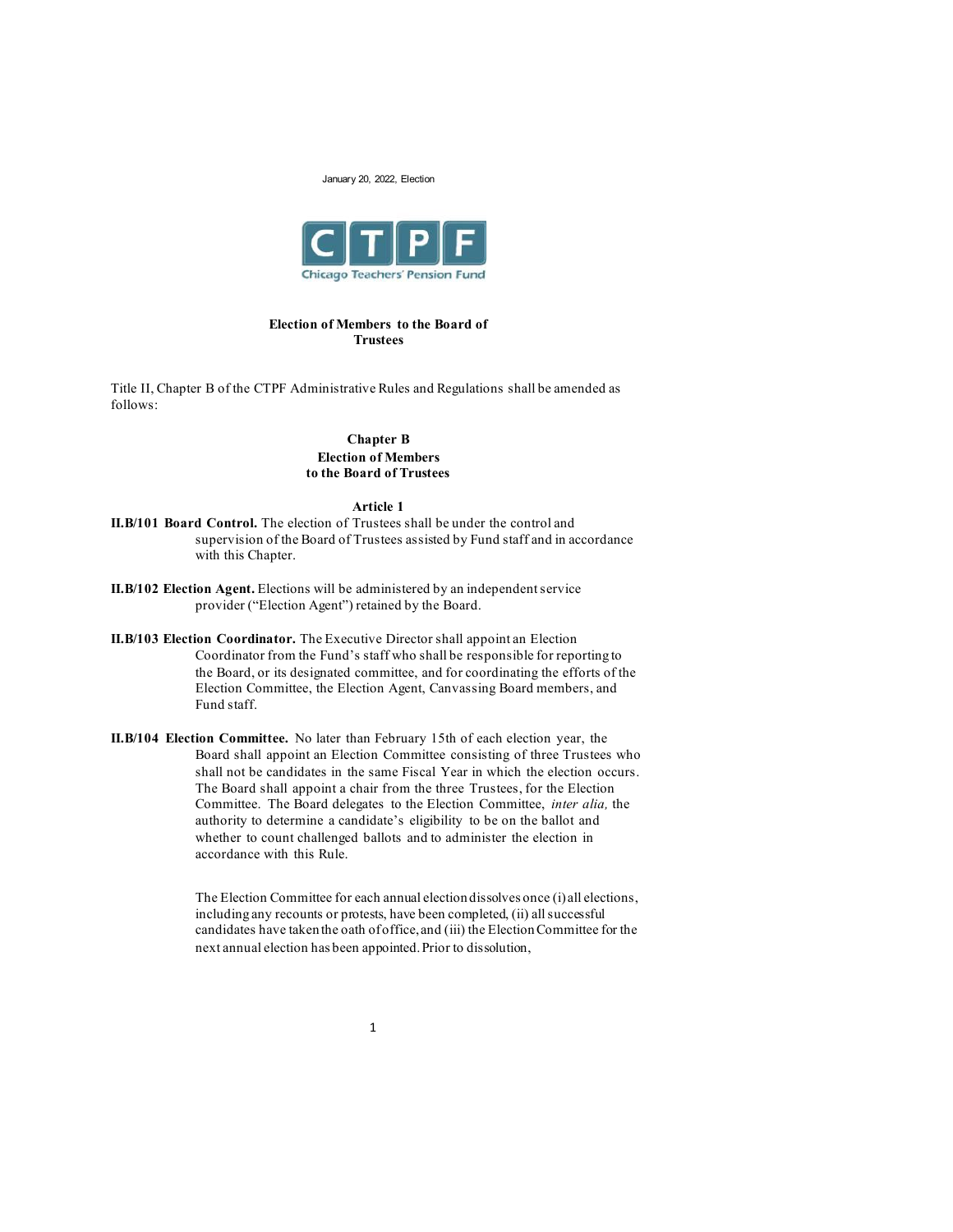the Election Committee, working with the Election Coordinator, may report to the Board its recommendations, if any, regarding the conduct of elections.

**II.B/105 Date of Elections.** The online election of Teacher Trustees shall occur during the first week of November (unless otherwise noted, November 1st through 7th; the "Election Period") and shall end at 5:00 p.m. Central Time on November 7th, or at 5:00 p.m. Central Time on the Friday preceding November 7th if November 7th is a Saturday or Sunday. At the discretion of the Board, the election may be held over consecutive, multiple days. Election materials, if any, shall be mailed as soon as possible following the certification of candidates, and votes shall be accepted so long as they are received by mail by the Election Agent by 5:00 p.m. Central Time on November 7th, or at 5:00 p.m. Central Time on the Friday preceding November 7th if November 7th is a Saturday or Sunday. Online election of Trustees shall commence no earlier than the date that v ot i ng ma te r ia l s ar e mailed to eligible voters and shall end at 5:00p.m. Central Time on November 7th, or at 5:00 p.m. Central Time on the Friday preceding November 7th if November 7th is a Saturday or Sunday.

**II.B/106 Eligibility Criteria for Candidates**. A candidate for an elected Trustee position must meet the following criteria as of October 1 in the election year:

(a) **Teacher Trustees (6)** Candidates for Teacher Trustee must:

- (1) be a Member, other than a Principal/Administrator, as defined in 40 ILCS 5/17-106;
- (2) have been assigned on a regular certificate for at least 10 years in the Chicago Public Schools or charter schools within District 299;
- (3) be nominated by a petition signed by at least 200 contributors who are not Principals/Administrators, as provided in 40 ILCS 5/17- 139(1).
- (b) **Principal/Administrator Trustee (1)** A candidate for
	- Principal/Administrator Trustee must:
		- (1) be a Principal/Administrator as defined in 40 ILCS 5/17-106.1;
		- (2) be nominated by a petition signed by at least 25 contributors who are Principals/Administrators, as provided in 40 ILCS 5/17-139(3).

(c) **Pensioner Trustees (3)** A candidate for Pensioner Trustee must:

- (1) be a service, reciprocal, or disability pensioner receiving monthly payments from the Fund;
- (2) be nominated by a petition signed by not less than 100 pensioners, as provided in 40 ILCS 5/17-139(2).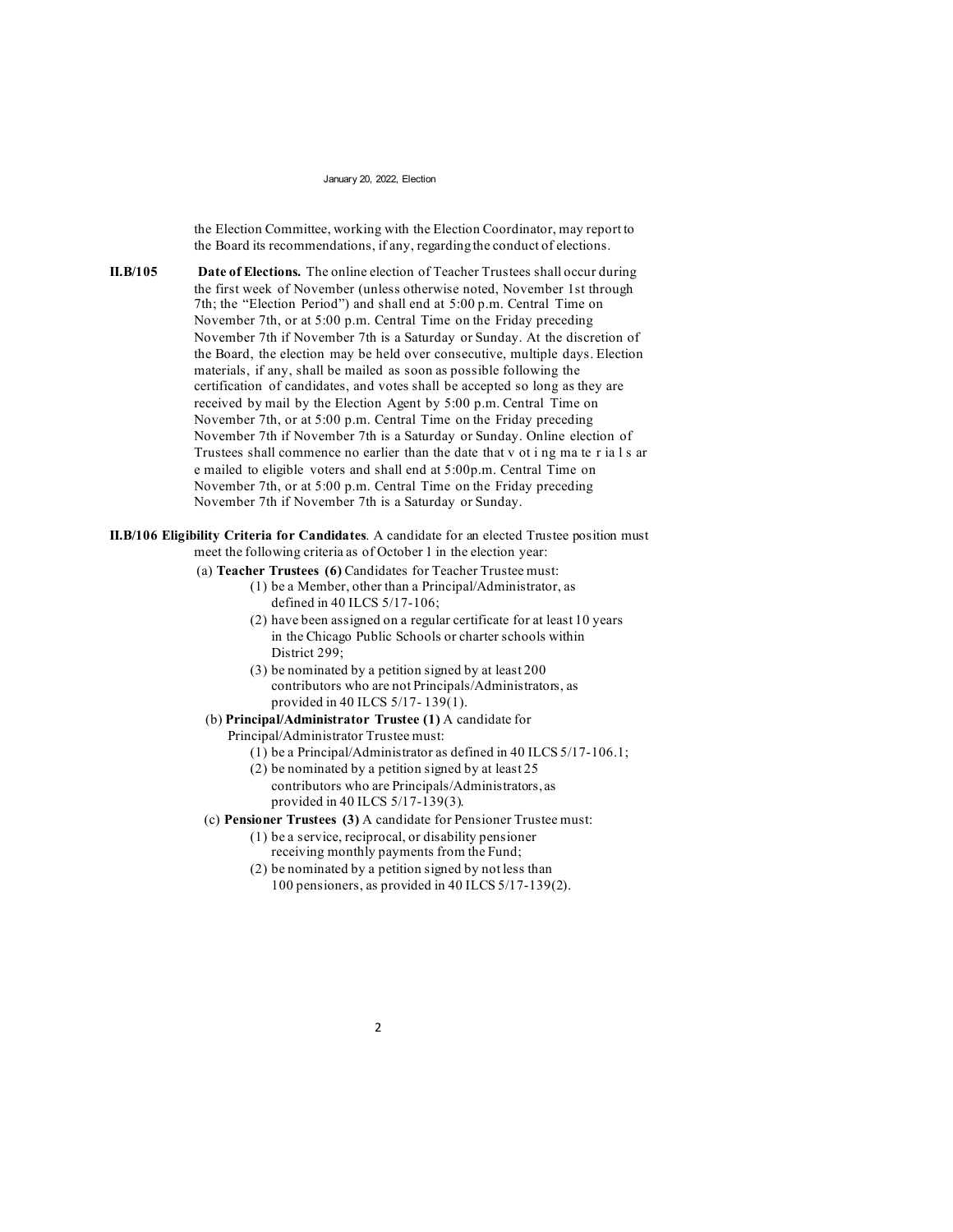- **II.B/107 Notice of Election.** The Fund's Notice of Election shall contain the date(s) of each election, eligibility criteria for candidates and voters, information on how to obtain a candidate nomination packet, instructions on the nomination process, this policy, and the schedule of election events. The Election Coordinator shall post the Notice of Election on the Fund's website no later thank April 1st in each calendar year.
- **II.B/108 Pension Representatives.** In election years in which there is a contested Teacher Trustee election: (a) Pension Representatives, who attest that they have completed all election training assigned by the Election Coordinator, shall receive a \$50 stipend; and (b) Pension Representatives, who attest that they distributed election materials and performed other tasks as assigned by the Election Coordinator, shall receive an additional \$50 stipend. A candidate for Teacher Trustee may not serve as a Pension Representative for any electionrelated purpose or receive either of the above stipends.
- **II.B/109 Canvassing Board.** The Executive Director shall appoint by September 1st each year five-member Canvassing Board to monitor a Teacher Trustee election. A member of the Canvassing Board may not be a candidate for Teacher Trustee, and at least three of such members shall be Pension Representatives. The other members of the Canvassing Board shall be members of CTPF staff. A member of the Canvassing Board, other than CTPF staff, will be paid a stipend of \$100 for participating in the review of challenged ballots and declaring the election results and shall be reimbursed for parking and transportation expenses actually incurred.

# **Article 2 Nomination Process**

- **II.B/201 Distribution of Nomination Packet.** Beginning April 1st through September 15th, the Election Coordinator shall provide candidate nomination packets to Members and Pensioners who request a packet. If April 1st falls on a weekend or holiday, then packets may be picked- up starting the first business day after April 1st. If September 15th falls on a weekend or holiday, then the last day for packet pick-up will be the last business day before September 15.
- **II.B/202 Content of Nomination Packet**. The nomination packet shall include: a copy of the Notice of Election, a pre-printed nominating petition, a candidate resume form, a copy of the applicable Policies, and such other documents as the Board or the Election Coordinator may determine are appropriate.

### **II. B/203 Nominating Petition.**

(a) A candidate shall not be permitted to submit a nominating petition for more than one Trustee position during any particular election. No nominating petition shall be circulated without the name of the candidate and the specific position sought appearing on the nominating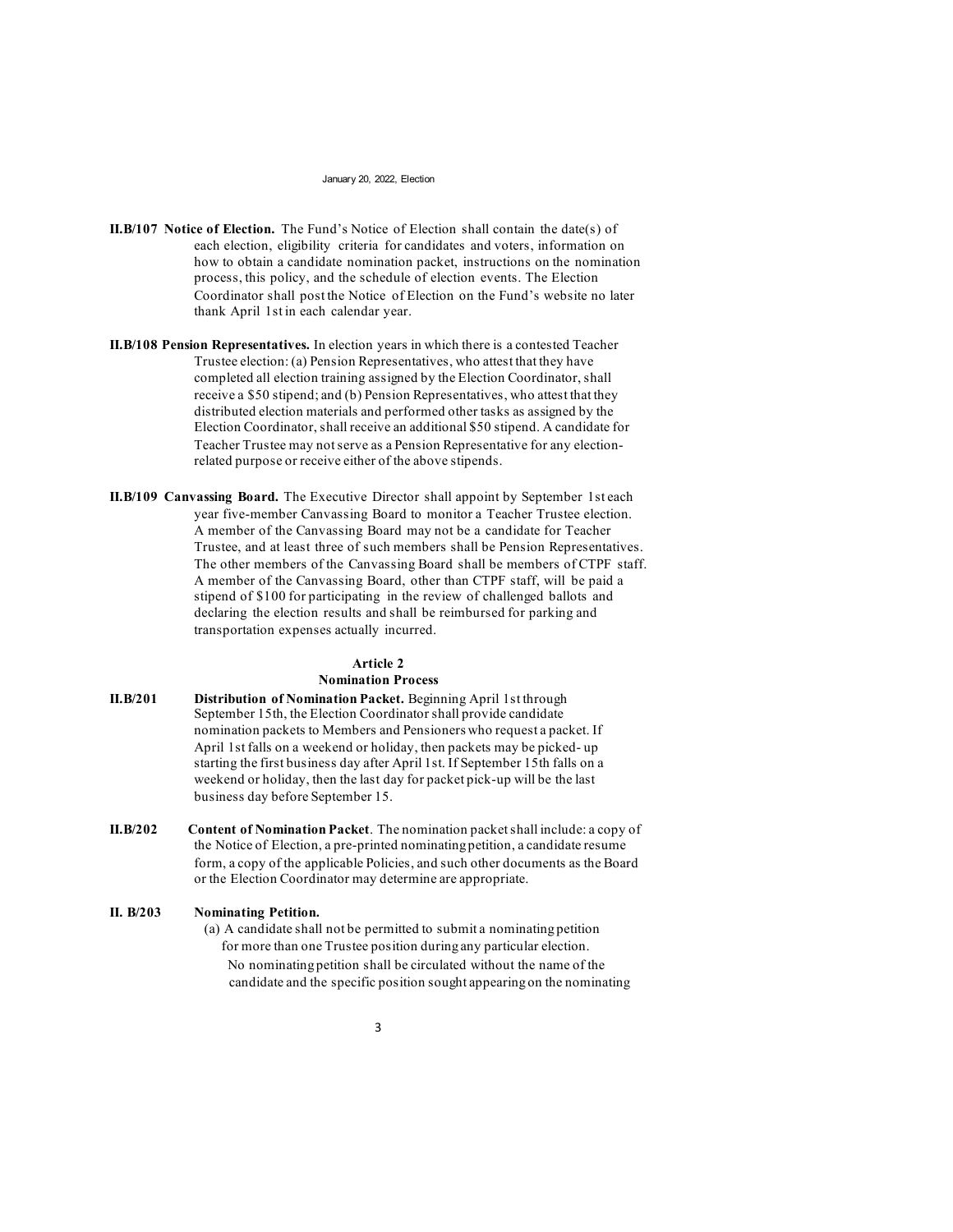petition. A candidate may also digitally sign the candidate's nominating petition provided by the Election Agent.

- (b)A person may sign more than one nominating petition, but may only sign the nominating petitions of those candidates for whom the person is eligible to vote. A person may also digitally sign a nominating petition on the form provided by the Election Agent.
- (c)The Pension Code does not prohibit a candidate from signing his or her own nominating petition.
- (d)The terms "sign" and "signature," as used in this Policy, shall include written or digital signatures.

### **II. B/204 Number of Signatures and Information Required.** The minimum

number of nominating petition signatures required for each election is as follows:

- (a) Teacher Trustee nominating petitions must have at least 200 legible handwritten signatures or validated digital signatures from Members who would be eligible to vote in the election being conducted had the election occurred at the time the Member signs the nominating petition. The Member signing a nominating petition must:
	- (1)print and sign his/her name,
	- (2)provide the date of his/her signature,
	- (3)provide his /her month and date of birth, and
	- (4)provide his/her CTPF Member ID, home address, or the last 4- digits of his/her Social Security number.
- (b) Principal/Administrator Trustee candidates must have 25 or more legible nomination signatures or validated digital signatures from Principals/Administrators who would be eligible to vote in the election being conducted had the election occurred at the time the Principal/Administrator signs the nominating petition. The Principal/Administrator signing a nominating petition must:
	- (1)print and sign his/her name,
	- (2)provide the date of his/her signature,
	- (3)provide his/her month and date of birth, and
	- (4)provide his/her CTPF Member ID, home address, or the last 4- digits of his/her Social Security number.
- (c) Pensioner Trustee candidates must have 100 or more legible nomination signatures or validated digital signature from CTPF Pensioners who would be eligible to vote in the election being conducted had the election occurred at the time the Pensioner signs the nominating petition. The Pensioner signing a nominating position must:
	- (1)print and sign his/her name,
	- (2)provide the date of his/her signature,
	- (3)provide his/her month and date of birth, and
	- (4)provide his/her CTPF Member ID, home address, or the last 4 digits of his/her Social Security number.
		- 4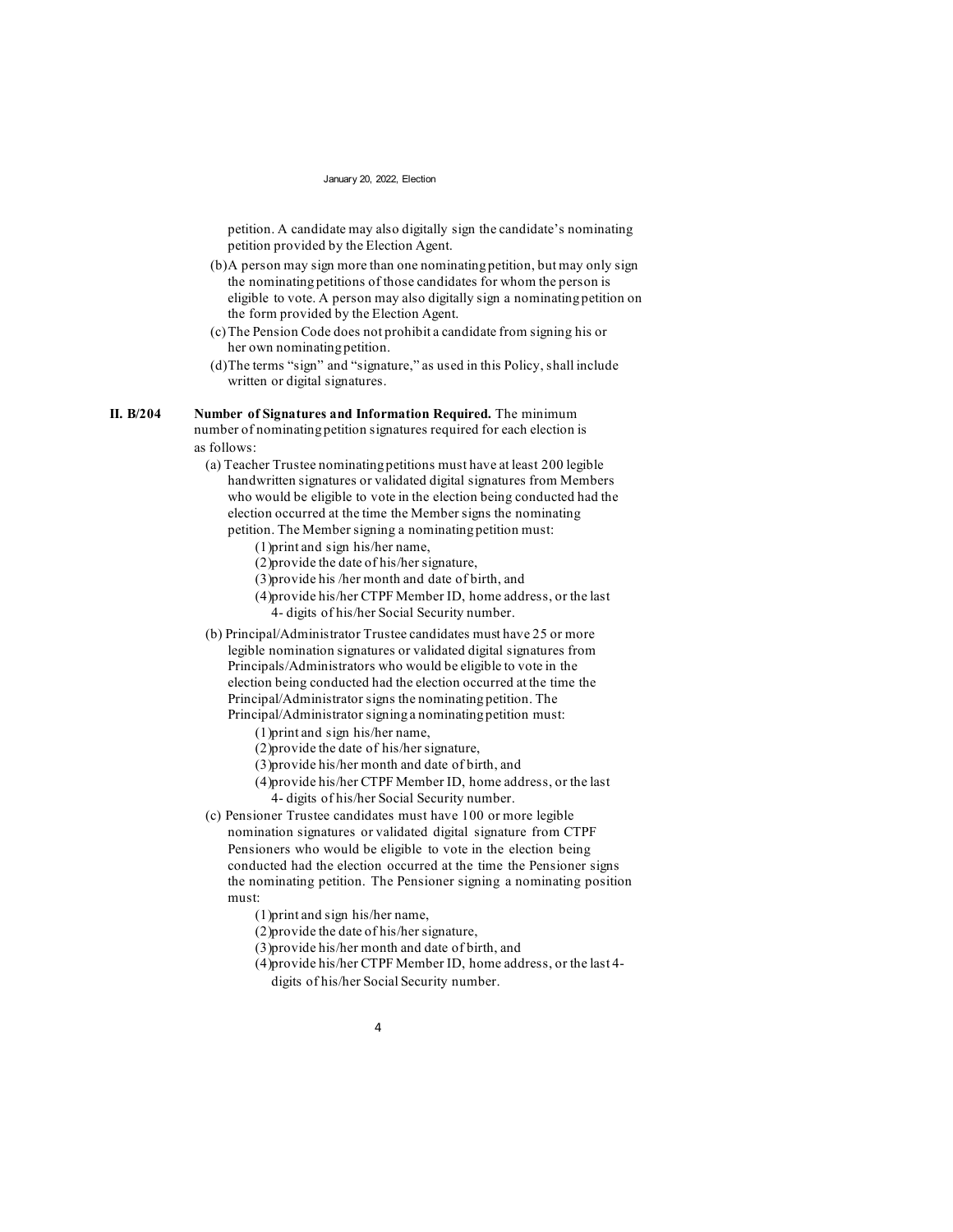**II. B/205 Physical Inability to Sign.** Any individual who is physically unable to sign his/her name on any Election-related document may sign his/her name with a mark of "x" or with the assistance of his/her agent pursuant to a power of attorney for property.

> If a potential candidate obtains or provides a signature on any Electionrelated document, including a nominating petition, from a Member or Pensioner who is physically unable to sign his/her name, the Fund shall notify all candidates that such a mark may be challenged by the Fund's Election Agent or by another candidate if other provided information does not establish or corroborate the identity of the signer. With regard to a Petition, if the potential candidate so chooses, the candidate may have another person, other than the potential candidate or the person circulating the petition, who was present when that person signed the petition with an "x" or when the signer has affirmed to the affiant that the mark is his/her own, attest in writing before a notary public that:

- (1) the affiant knows the Petition signer, or at least became aware of the person's identity by having inspected a photo ID of the Petition signer;
- (2) the affiant found the Petition signer to be the same person as the one the affiant has known or who is named on the ID;
- (3) the Petition signer voluntarily made the "x" on the Petition; and
- (4) the signing of the Petition occurred in the affiant's presence or that the mark was affirmed by the Petition signer to the affiant.

The affidavit may contain any other facts that are deemed necessary to establish that the Member or Pensioner is eligible to sign the Petition. This affidavit may be obtained at the time the person signs the Petition with an "x", or at a later date, once a challenge or objection is presented to the potential candidate. The affidavit shall be submitted by the deadline set by the Election Committee.

**II.B/206 Deadline for Submission.** A candidate's signed nomination petition(s) must be received by the Election Coordinator or her/his designee, on behalf of the Recording Secretary, by hand-delivery, U.S. Mail, email, electronic filing, or facsimile no later than the submission deadline below. The Fund reserves the right to request a candidate's original nomination petitions if not provided with the candidate's submission. For a Teacher Trustee candidate, a candidate's signed nomination petition and the candidate resume, if any, must be received by the Fund's Recording Secretary on or after September 15th, but no later than October 1st at 5:00 p.m. CDT in the election year or by 5:00 p.m. CDT on the Friday preceding October 1st if October 1st falls on a Saturday or Sunday. For a Principal/Administrator Trustee or Pensioner Trustee candidate, a candidate's nomination petition and the candidate's resume, if any, must be received by the Fund's Recording Secretary no later than October 1st at 5:00 p.m. CDT or by 5:00 p.m. CDT on the Friday preceding October 1st if October 1st falls on a Saturday or Sunday. Nominating petitions received after the deadline will not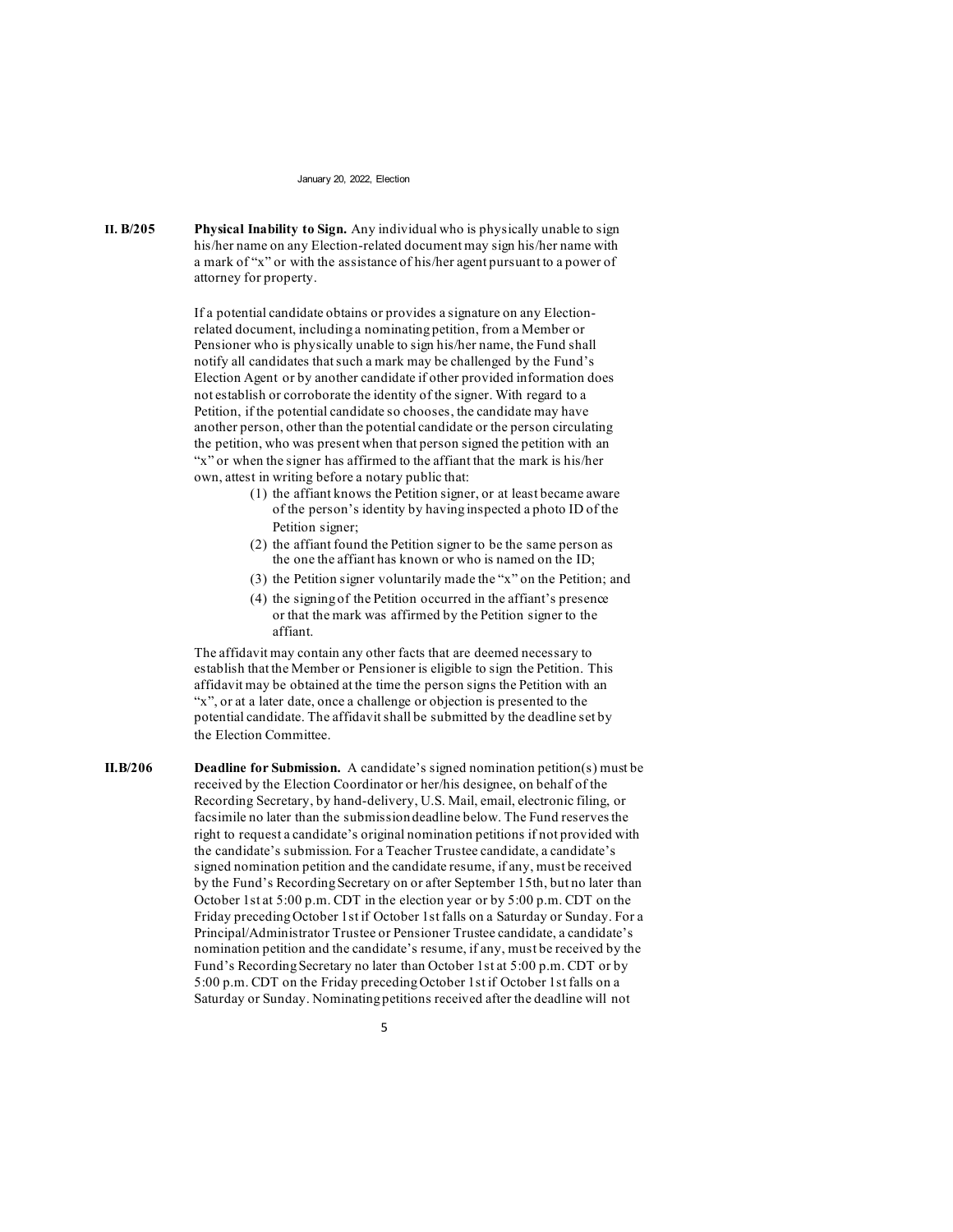be accepted. The candidate resume and any accompanying photo must be submitted to the Election Coordinator, on behalf of the Recording Secretary, via email at [elections@ctpf.org.](mailto:elections@ctpf.org)

**II. B/207 Candidate Resume.** A candidate's resume, if submitted, may contain the information listed below.

- (a) The Fund will not censor any material submitted, but candidates are strongly encouraged not to include defamatory statements.
- (b) All materials distributed through the Fund will contain a disclaimer that the Fund is not responsible for the content of the material and that the Fund has not verified any of the content.
- (c) The Fund's logo shall not be used on any candidate election materials.
- (d) A candidate resume may include the following information:
	- (1) Name,
	- (2) Member status (i.e., Teacher, Principal/Administrator, Pensioner),
	- (3) Education,
	- (4) Work experience,
	- (5) Other memberships and experience,
	- (6) A recent color photo in .jpeg, .pdf, or .tif format; a head shot with a plain background is best.
- (e) The candidate resumes and photos will be made available via printed material, posted on the CTPF website, and will be available through social media outlets. By submitting a resume or photo, and in consideration for the publishing of the material, a candidate consents to the distribution of the material and agrees to indemnify and hold the Fund harmless from any liability for the published content.

**II. B/208 Certification of Candidates.** The Election Agent, with the assistance of the Election Coordinator, shall review the eligibility of candidates and shall recommend to the Election Committee the eligible candidates for each election(s).

- (a) The recommendation of certified candidates shall be submitted to the Election Committee no later than October 15th.
- (b) Upon certification of eligible candidates by the Election Committee, the Election Coordinator shall notify qualified candidates of their certification.
- (c) After the certified candidates have been notified, the Election Coordinator shall make public on the Fund's website the names of the qualified candidates for the Trustee Election.
- **II.B/209 Placement or Order of Candidates.** The placement or order of the candidate resumes on election materials shall either be electronically randomized or determined by lot conducted by the Election Coordinator. Names of the candidates for each election shall be rotated on the ballots so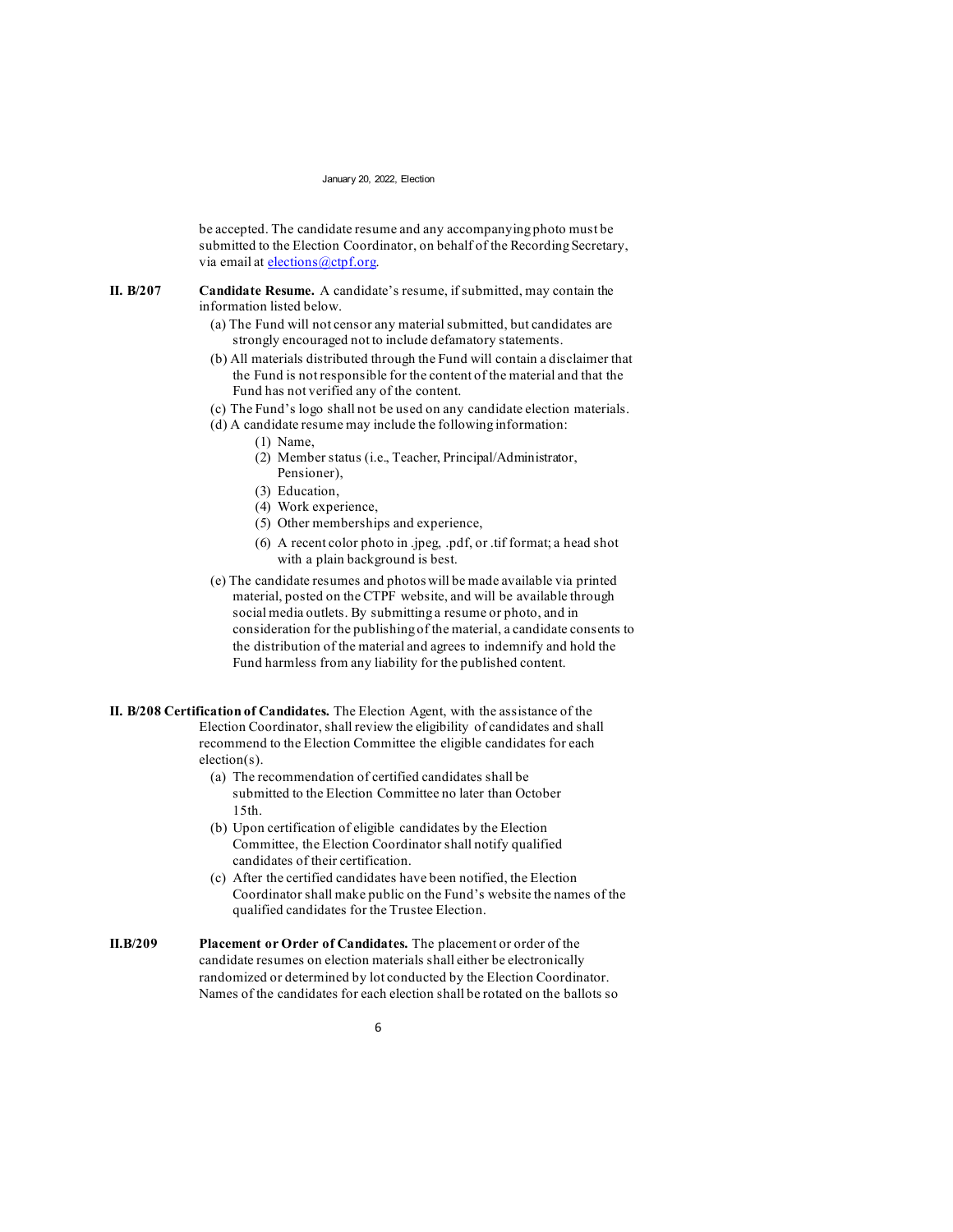that each candidate's name appears to the extent possible at the top of the list an equal number of times.

**II.B/210 "Uncontested Ballot."** When the number of certified candidates does not exceed the number of positions in that election, the Election Coordinator shall notify the Election Committee. Upon approval by the Election Committee, the Election Coordinator shall cancel the remaining election procedures for that election. After the approval by the Election Committee to cancel the remaining election procedures for that election, the Canvassing Board shall declare the certified candidates elected for any uncontested Teacher Trustee election and the Election Coordinator shall declare the certified candidates elected for any uncontested Principal/Administrator or Pensioner election.

# **Article 3 Campaign Process**

## **II.B/301 Request for Member Mailing Lists**

- (a)The Fund shall provide a list of pre-approved print/mail vendors which candidates or their sponsoring organizations may use to distribute campaign materials. Such print/mail vendors must satisfy the Fund's requirements for data security, insurance, and other internal controls.
- (b)No later than October 1st of each election year, the Election Coordinator shall have all pre-approved print/mail vendors provide updated data security, certificates of insurance, and other internal controls as further detailed below.
- (c)Upon receipt of a signed request to add a print/mail vendor not on the already pre-approved list, the Fund will add this vendor to the preapproved list, provided the vendor satisfies the Fund's requirements for data security, insurance, and other internal controls. The Fund will make its assessment of whether a vendor satisfies the Fund's requirements no later than 5 business days after receiving all necessary documentation and information from the company that the Fund requires to make the assessment.
- (d)The Fund will provide only the full list of all eligible voters who are expected at the time of the request to receive a unique voter identification number in a category (Teachers, Principal/Administrators, or Pensioners) to a print/mail vendor; the Fund will not segregate eligible voters by any other attribute.
- (e)CTPF is not responsible for the content of any candidate campaign material. All mailings by candidates or sponsoring organizations must include, in legible format, the following statement: "Candidate campaign material: CTPF is not responsible for the content of this mailing."
- (f) The Fund shall not provide the list of eligible voters to any print/mail vendor until the vendor signs a Confidentiality Agreement agreeing to use the list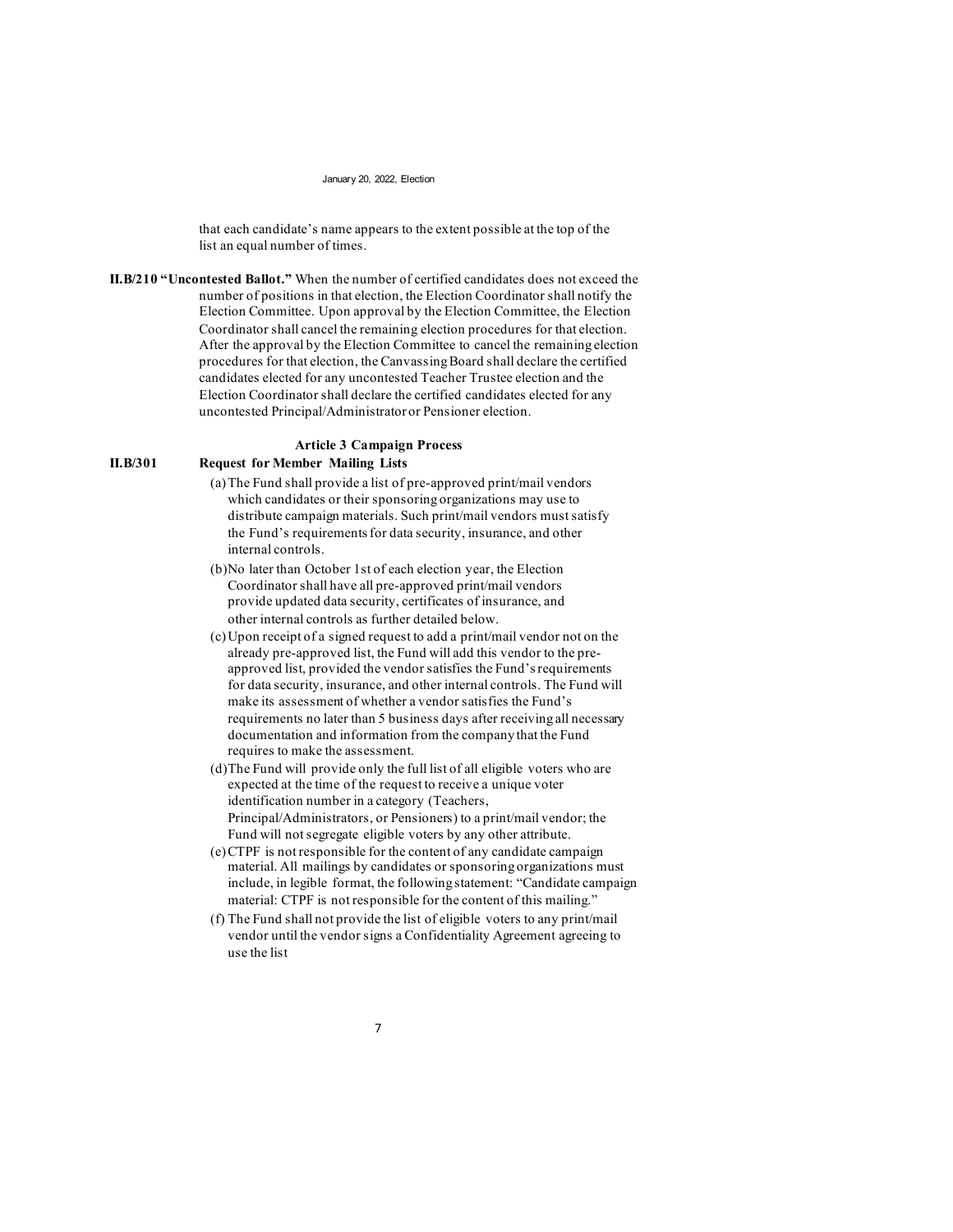for the sole purpose of sending campaign materials and agreeing to maintain confidentiality and operational safeguards.

- (g) All requests for mailing lists shall be made to the Fund in writing by the candidate or sponsoring organization.
- (h) Printing and mailing of campaign materials shall be invoiced to candidates or sponsoring organizations directly by the print/mail vendor. CTPF shall not be responsible for paying for the printing or mailing of any campaign material.
- (i) The Fund will not provide email addresses to any person or organization.
- **II.B/302 Use of Fund Vendors.** Except as provided in Rule II.B/301, a candidate for Trustee shall not solicit or accept, directly or indirectly, the services or resources of Fund Providers, or Prospective Providers as defined in the Code of Conduct/Ethics Policy for the purpose of printing, distributing, or mailing campaign materials, or any monetary or other assistance for the candidate's campaign. A list of current Providers shall be available on the Fund's Election Central webpage.
- **II.B/303 Use of Mail Run System Prohibited.** Candidates are not permitted to use the mail run system or the email system of any Employer for distribution of campaign materials.

# **II. B/304 Distribution of Campaign Materials**

- (a) CTPF Pension Representatives shall not distribute any campaign materials provided by candidates.
- (b) CTPF Pension Representatives are responsible for distributing materials provided by CTPF only.

# **II. B/305 Campaign Activities.**

(a) Trustees and employees shall not intentionally engage in "campaign activities" (defined below) using Fund property or resources or during any compensated time (other than employee vacation, personal, or other compensatory time off).

No intentional campaign activity by anyone, including but not limited to Trustees, employees, trustee candidates, or sponsoring organizations, is permitted on Fund property, including any space rented, leased, or otherwise used for a Fund event. In the Fund's sole discretion, the Fund may provide for a clearly-marked, defined Fund-designated area that is part of the property being rented, leased, or otherwise used by the Fund where campaign activity may be conducted by any person or organization. CTPF shall notify all trustee candidates of events that will have a Fund-designated area where campaign activity can take place by posting a list of such events on its website, which shall be seasonably updated throughout the election campaign cycle.

(b) At any event at which campaign activity is permitted, Fund staff shall inform all attendees that campaign activities are permitted only within the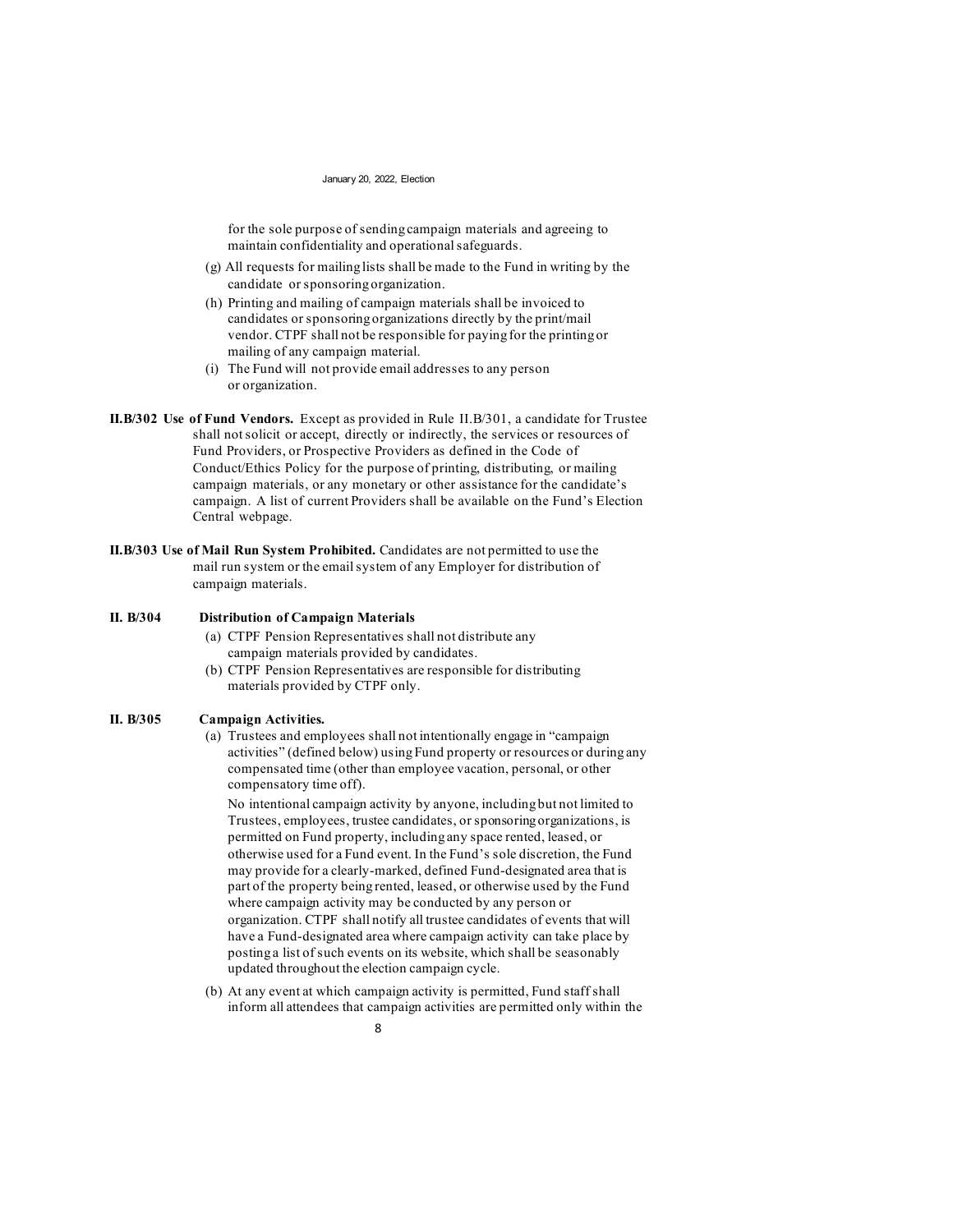Fund- designated area.

- (c)No Trustee or employee may intentionally misappropriate the services of an employee by requiring an employee to perform any campaign activities as part of that employee's unofficial Fund duties, (ii) as a condition of Fund employment, or (iii) during any time off that is compensated by the Fund (such as vacation, personal, or other compensatory time off).
- (d)A Fund employee shall not be required at any time to participate in any campaign activities in consideration for that Fund employee being awarded any additional compensation or employee benefit, in the form of a raise, bonus, compensatory time off, continued employment, or otherwise. Likewise, a Fund employee shall not be awarded any additional compensation or employee benefit in consideration for the Fund employee's voluntary participation in any campaign activities.
- (e)Nothing in this section otherwise prohibits protected speech or prohibits activities that are otherwise appropriate for Fund employees or Trustees to engage in as a part of their official Fund duties (e.g. employees and Trustees helping to administer the election, pursuant to Illinois law and to this Rule; Trustees carrying out their duties as members of the Election Committee: or otherwise prohibits activities that are undertaken by a Fund employee on a voluntary basis as permitted by law.

For purpose of this Rule, "campaign activity" includes any intentional effort, in violation of this Rule, to influence the selection, nomination, election, or appointment of any individual to a trustee position, including but not limited to collecting nominating petition signatures, preparing, distributing, or mailing campaign materials, soliciting votes, or campaigning for office.

### **Article 4 The Election Process**

## **II. B/401 Voter Eligibility**

- (a)Teachers who are not administrators shall be eligible to vote for Teacher Trustees in accordance with Sections 17-138 and 139. Every Member must have obtained that voter eligibility status on or before October 1st of the election year.
- (b)Principals/Administrators shall be eligible to vote for Principals/Administrators in accordance with Sections 17-138 and 139. Every Member who is a Principal/Administrator must have obtained such voter eligibility status on or before October 1st of the election year.
- (c)Pensioners receiving a service, reciprocal, or disability pension from CTPF as of October 1st of the election year shall be eligible to vote for Pensioner Trustee.

## **II. B/402 Form of Ballots**

- (a)Voting for Teacher Trustees and Principal/Administrator Trustees shall be by secure electronic ballot.
- (b)Voting for Pensioner Trustees shall be by secret, paper ballot conducted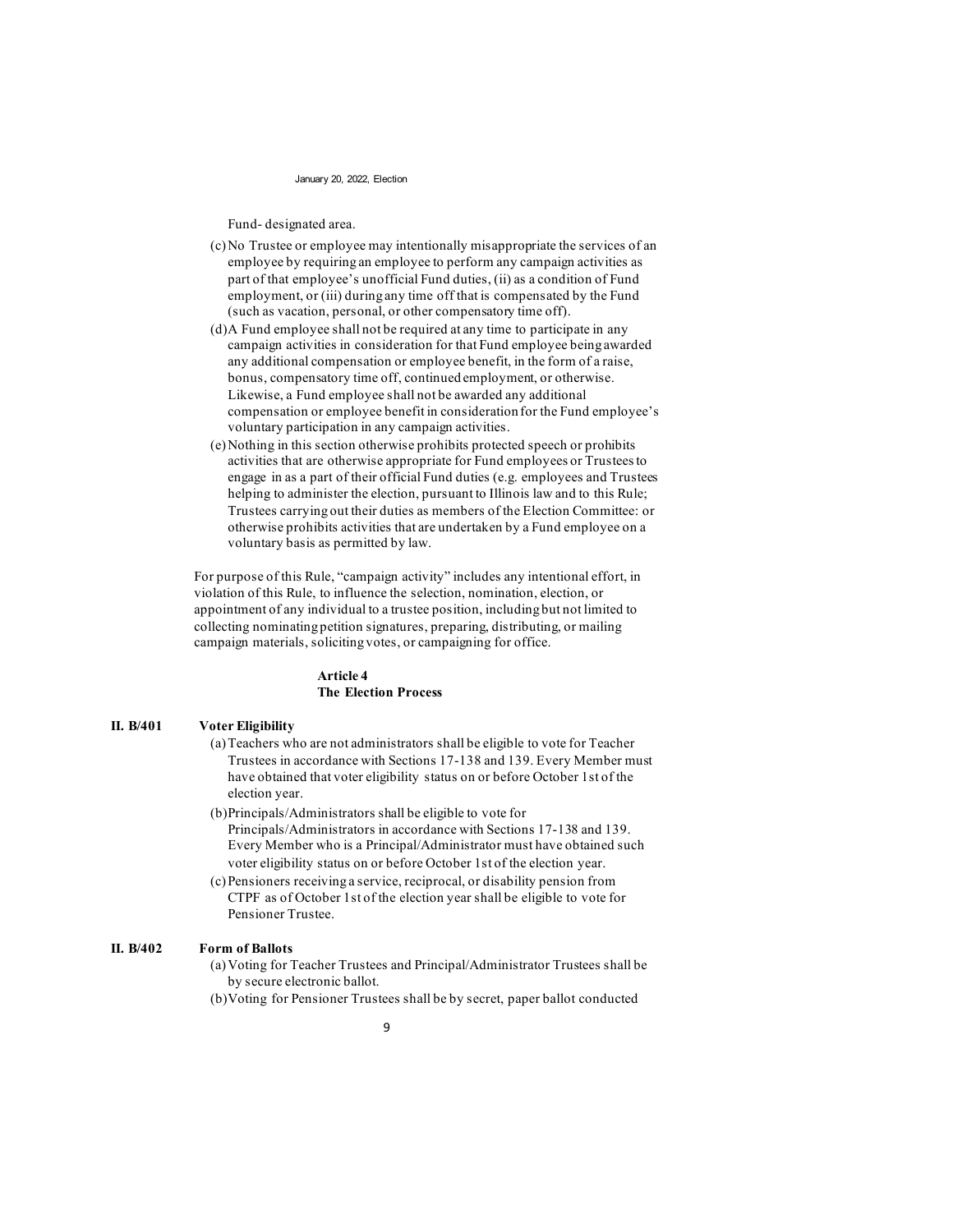by mail and/or by secure electronic ballot.

(c) The ballot format shall be uniform in size and appearance.

## **II. B/403 Ballot Distribution**

- (a)The Election Agent and Election Coordinator shall ensure that notice of the date of the Election and instructions for voting shall be posted prominently on the Fund's website, printed prominently in the Fund's newsletters, and distributed to schools.
- (b)The Fund shall direct the Election Agent to generate a unique voter identification number for every Member who is eligible to vote, pursuant to Section 401, above.
- (c)Unique voter identification numbers for voters in a Teacher Trustee Election shall be distributed as follows [**Note: The distribution of unique voter identification numbers at schools shall be suspended for the 2022 election and all eligible voters will receive a unique voter identification number by mail and, if available, by email.**
	- 1) The Election Agent shall mail the unique voter identification numbers of each voter in a Teacher Trustee Election known to be physically working in a school to the Pension Representative for that school. The Pension Representative shall distribute the unique voter identification numbers to each voter in the school on or before November 1st or, if November 1st falls on a non-school day, on or before the last school day prior to November 1st;
	- 2) If no Pension Representative has been identified for a school, or no Pension Representative is physically present at the school, the Election Agent shall mail the unique voter identification numbers of each voter in a Teacher Trustee Election known to be physically working in the school to the Principal of the school with a request for the Principal to appoint a teacher eligible to vote in the Election to distribute the unique voter identification numbers to each voter in the school on or before November 1st or, if November 1st falls on a non-school day, on or before the last school day prior to November 1st;
	- 3) Unique voter identification numbers shall be emailed or mailed to the last known address or email address of every eligible Teacher Trustee Election voter who is to be issued a unique voter identification number in accordance with this Article who will not receive the unique voter identification number at a school pursuant to this subsection (f), including to teachers who are "citywide", and teachers not assigned to or not physically working at a school (e.g., substitute teachers,

teachers working at more than one school, etc.);

4) A Teacher Trustee voter who will not be in school during the Election Period may also request that the unique voter identification number be sent by mail to his or her last known address or by email.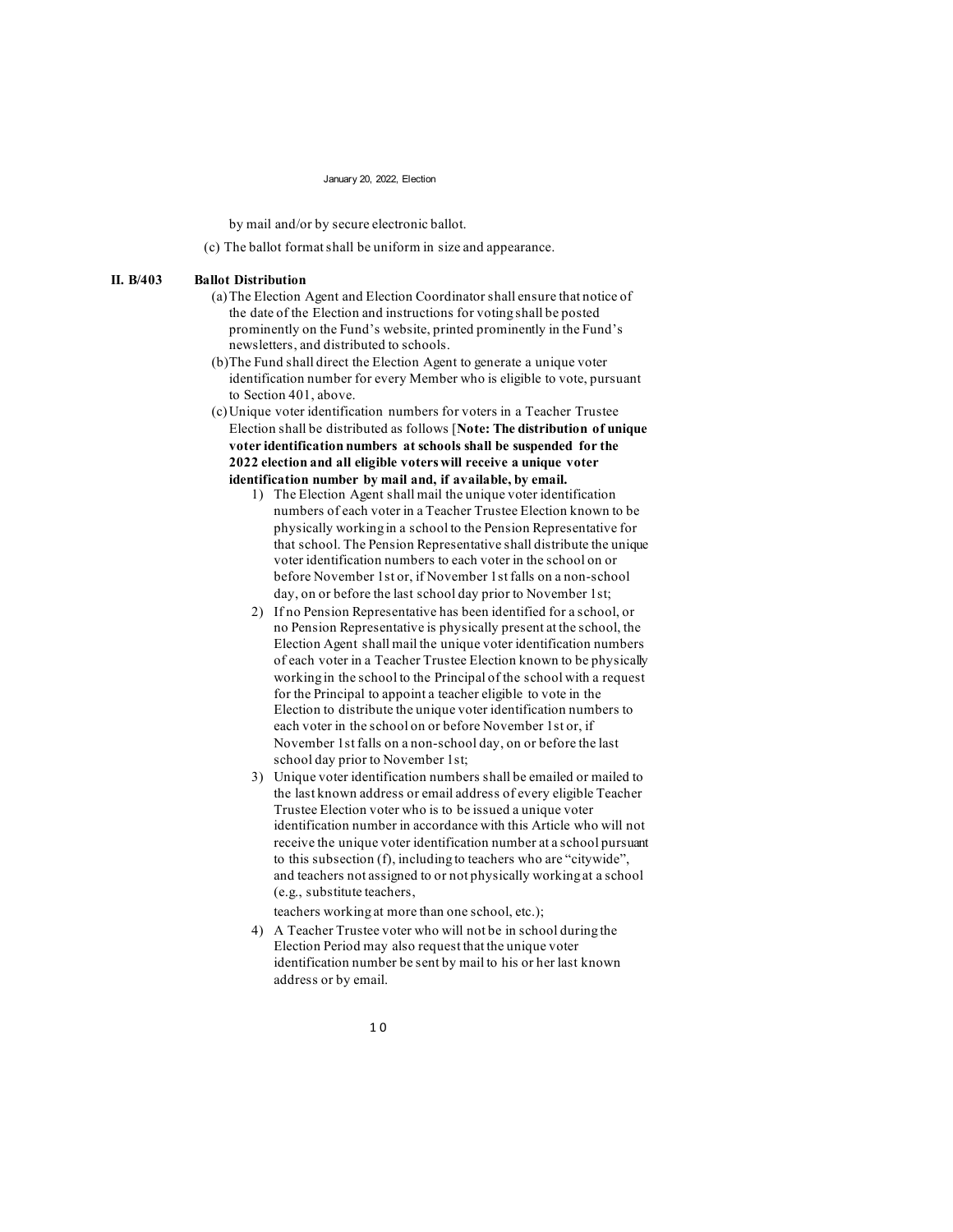- (d)Unique voter identification numbers for voters in a Pensioner Election shall be mailed to the last known address of each Pensioner.
- (e)Unique voter identification numbers for voters in a Principal/Administrator Election shall be mailed to the last known address of each Principal/Administrator.
- (f) A Member may request a replacement voter identification number by calling the Fund office. Fund staff shall provide instructions for obtaining a replacement voter identification number from the Election Agent. The Election Agent shall ensure that only one vote shall be accepted per Member.
- (g)Regardless of whether an individual receives a unique voter identification number pursuant to subsection (b), Teachers other than Principals/Administrators, Principals/Administrators, and Pensioners may be eligible to vote in accordance with 40 ILCS 5/17-106, 40 ILCS 5/17- 139, and Section 401, above.

Any Member who does not receive a unique voter identification number, including, for the Teacher Trustee election, laid-off Members for whom the Fund received a contribution on or after the October 1st two years prior to the election, Members currently on a leave of absence authorized by the Pension Code, and Members who are currently on worker's compensation leave, but who believes he or she is eligible to vote, may request a unique voter identification number by calling the Fund office. Upon receipt of a request at least 48 hours prior to the applicable deadline for voting, and subject to verifying the Member's status with the Fund (i.e. confirming that the Member currently has contributions as a teacher, currently has contributions as a principal/administrator, or is currently receiving a pension through the Fund) and determining the election in which the Member will be eligible to vote, the Fund will direct the Election Agent to generate a unique voter identification number for each requesting Member for the appropriate election. Any vote cast by such a Member, who was not on the original list generated pursuant to subsection (b), above, shall be treated as a provisional ballot and shall be counted, subject to the Election Committee's verification of voter eligibility, only if the total of the provisional ballots is sufficient in number to materially affect the result of the election, as determined by the Election Committee in its sole discretion.

**IL.B/404 Ballot Counting.** The Election Agent, with the assistance of the Election Coordinator and appropriate staff, shall use reasonable procedures to ensure ballots are secured and canvassed in a manner consistent with commonly accepted election practices.

- (a)The Election Agent shall canvass valid ballots by the date specified in the Notice of Election at the location designated in the annual election plan.
- (b)Regardless of the method of balloting chosen by a voter, the following are declared to be invalid ballots and shall not be counted in the election: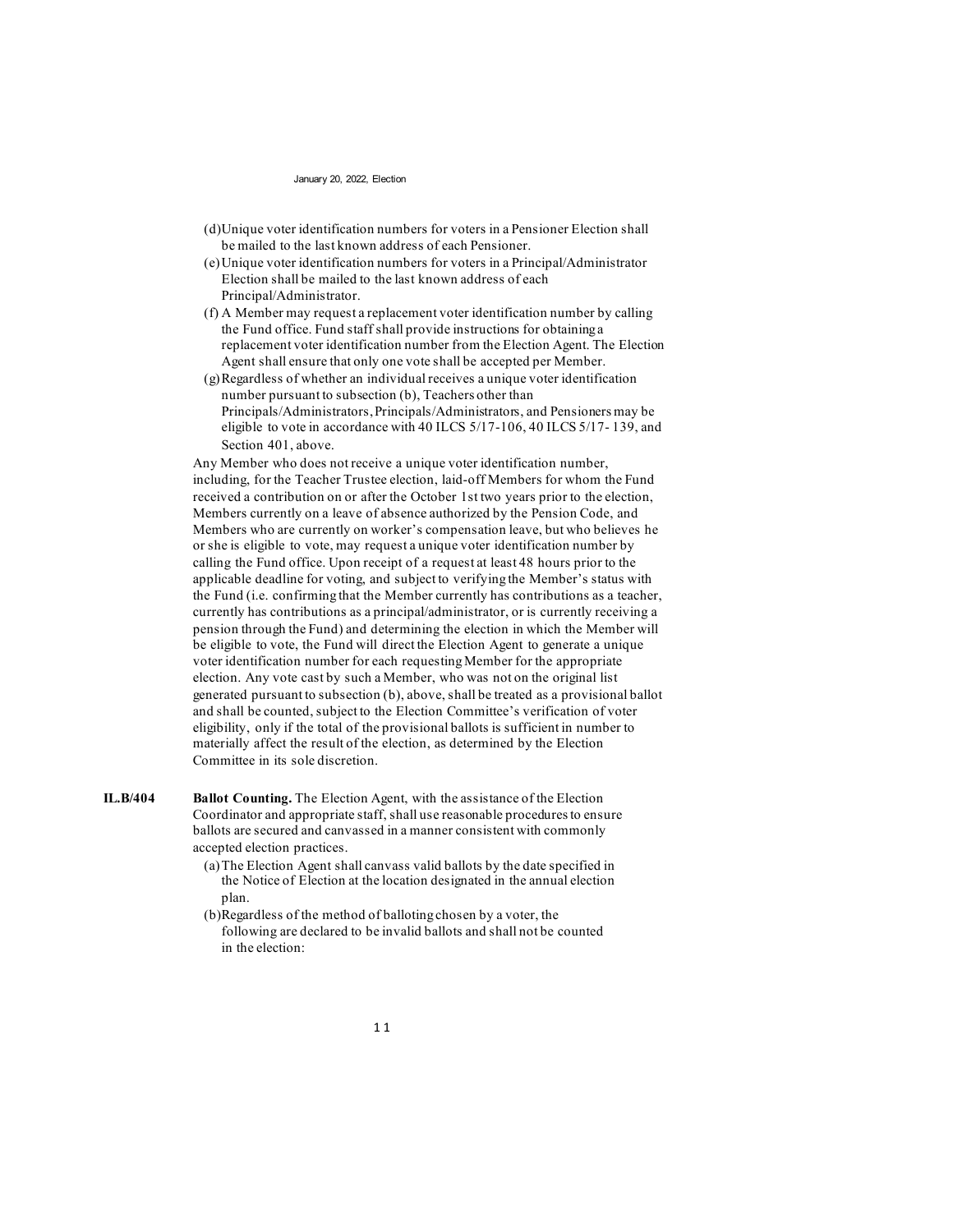- (1) Votes cast for individuals not listed as candidates on the official ballot.
- (2) A ballot submitted by a person who is not an eligible voter.
- (3) A duplicate ballot received from the same voter; only one ballot per voter shall be permitted.
- (4) Votes cast in excess of the number allowed on the ballot.
- (5) Ballots not received within the time period prescribed by the Notice of Election.
- **II. B/405 Election Observer.** Every candidate shall be entitled to appoint an observer who, as applicable, must be a Member or a Pensioner, and shall not be an employee of the Fund. All expenses for an election observer appointed by a candidate shall be borne by the candidate.
	- (a)Such observer shall have the right to be present at the opening of any post office box containing paper ballots, at the balloting as herein described, and at the tabulation of ballots.
	- (b)Observers may challenge the eligibility of voters. If a challenge is filed, any challenged paper ballot shall be sealed in a blank envelope which shall be sealed in an envelope with the name of the voter and the basis for the challenge thereon. Any challenged electronic ballot shall be identified by voter in a manner that does not reveal the voter's preference and shall not be included in the tally except as provided in subsection (c), below.
	- (c)If the challenged ballots are sufficient in number to materially affect the result of the election, as determined by the Election Committee in its sole discretion, the Election Committee shall investigate challenges and determine whether to count such ballots, and any decision made thereon shall be final and binding. The Canvassing Board, at the sole discretion of the Election Committee, may assist in the review of challenged ballots in a Teacher Trustee election, but the Election Committee shall in all cases make the final determination whether to count such ballots.
	- (d)The blank envelope containing the paper ballot shall not be opened, and a challenged ballot shall not be included in the tally, until such time as all challenges have been ruled upon and the name-bearing envelopes destroyed.
- **II.B/406 Tie Breaker.** A tie in votes received shall be broken by a coin toss conducted by the Election Coordinator.
- **II. B/407 Certification of Contested Elections.** For all contested elections, the Election Agent shall certify to the Election Coordinator the vote totals for each candidate(s) and accordingly the candidate(s) with the highest number of votes. Upon receiving the certified results, the Election Coordinator shall provide the results to the Election Committee, the Board of Trustees, and the Executive Director.
	- (a) After receiving the results from the Election Coordinator, the Executive Director shall notify all candidates in a contested election of the certified results.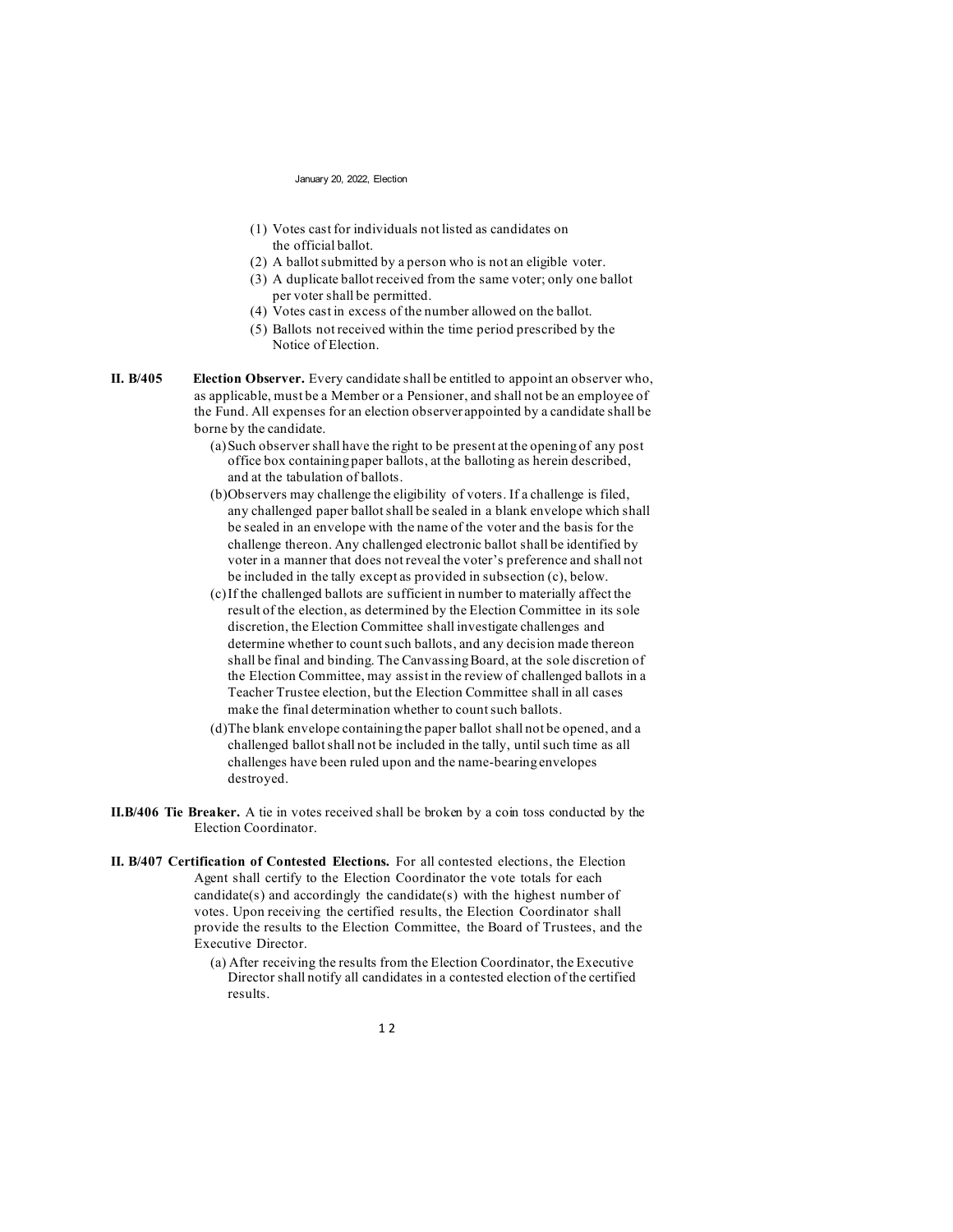(b) The results shall be posted on the Fund's website and emailed to all candidates in a contested election no later than the next business day after the final results are certified.

### **II. B/408 Seating of Elected Trustees**

- (a) Prior to the next regular meeting of the Board of Trustees, any newlyelected Board member(s) shall be provided with a copy of the Oath of Office, the Fund's By-Laws, relevant articles the Illinois Pension Code, and other such materials as determined by the Board and/or the Executive Director. A newly- elected Trustee may request a copy of the Fund's Administrative Rules and Regulations.
- (b) The Board of Trustees, at its next regular meeting, shall enter in its proceedings the results of said election and the newly-elected Trustees shall subscribe to the following oath of office:

"I do solemnly swear that I will support the Constitution of the United States and the Constitution of the State of Illinois, and that I will faithfully discharge the duties of the office of Trustee of the Public School Teachers' Pension and Retirement Fund of Chicago according to the best of my ability."

**II.B/409 Retention and Destruction of Election Materials.** For six months after the election, the Election Coordinator and Election Agent shall preserve the paper ballots, the electronic voting records, and all other election materials. At or after the expiration of such six-month period, the Election Coordinator shall notify the Board and, subject to any applicable document retention or legal requirements, such materials shall be destroyed after a vote of the Board. If proceedings are pending in any court in which such ballots and/or other materials may be required as evidence, the ballots and/or other materials shall not be destroyed until such proceedings are finally adjudicated.

## **II. B/410 Recount of an Election.**

- (a) A candidate may request the recount of an election only if the difference in the number of votes cast for the candidate requesting the recount and the votes cast for the unofficial winner with the fewest number of votes amongst the winning candidates for the affected election is less than 3% of the votes cast for that unofficial winner. The candidate in the affected election must file a written request (which may be provided via email) to the Executive Director for a recount within three business days following the election results being posted on the Fund's website, pursuant to Section 407(b), above.
- (b) The written request shall specify the election to be recounted and shall specify any other relevant material to be examined.
- (c) The Executive Director shall notify the Board of the request for a recount, provided the election is eligible for a recount pursuant to section (a), above, and shall set a date for the recount upon receipt of the written request. There shall be only one recount per each Teacher, Principal/Administrator, or Pensioner election.